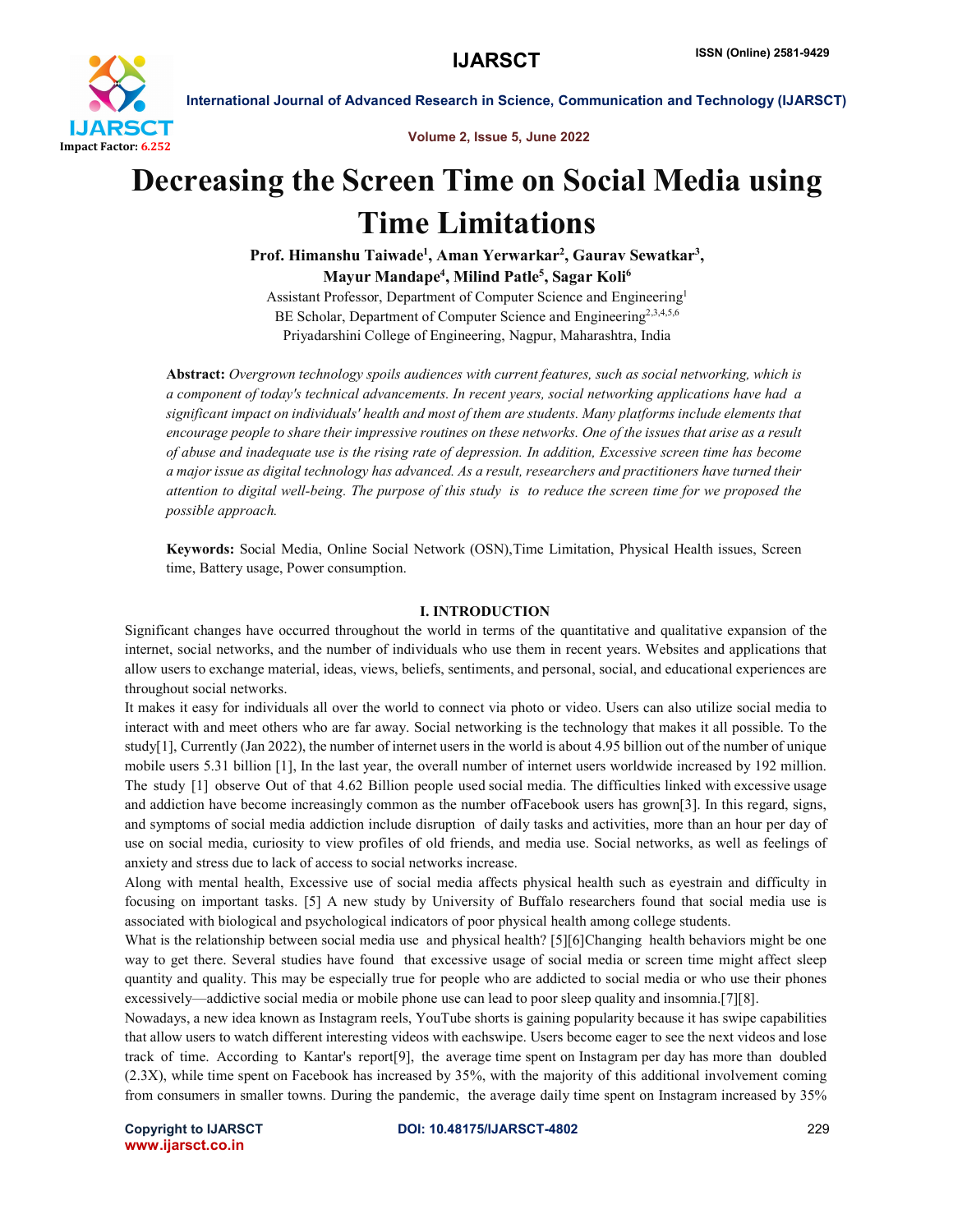

#### Volume 2, Issue 5, June 2022

among young people under the age of 24. To solve this problem we proposed the possible approach to diminish the use, which also reduces the screen time.

### II. REVIEW OF LITERATURE

#### Impact of Social Media on Physical and Mental Health

Despite the potential negative health impacts of screen usage, it is hard to avoid it in today's world. According to a study [10], Screen time that is not restricted can have negative health consequences. The impacts of regulated, sensible use and actively engaging with digital gadgets are different than simply absorbing what is on the screen. In the study[11] American Optometric Association, as little as two hours of continuous digital gadget use per day is enough to cause digital eye strain, which affects a variety of eye and vision-related disorders. Long-term usage of these devices, according to a study[12], not only strains the visual system butalso causes musculoskeletal strain and disrupts the circadian cycle. Furthermore [21], lowering the duration of sleep may interfere with the release of serotonin and melatonin, raising students' stress and anxiety levels. As a result, these hormone changes hurt cognitive ability and brain function.

#### The Consequences of Social Media Addiction

Social networking addiction is one of the drawbacks that many social network users may face. Social networking addiction is defined as a mental preoccupation with the usage of social networks and the allocation of time to these networksto the point where it interferes with other social activities suchas professional and interpersonal relationships. As a result, increasing usage of social media represents a new type of soft addiction [14]. Addiction varies by demographic characteristics such as sex, according to the social control theory[14], some forms of addiction are more likely to be found in particular groups of society than in others. Accordingto the behavioral explanation hypothesis, people utilize social networks for a variety of reasons, including escape from reality and enjoyment. The presence of particular chromosomes or hormones, or the lack of specific substances that govern brain activity, according to the biological explanation theory, is effective in addiction[15,16].

#### Study of self-Esteem and Satisfaction

There is a favorable association between self-esteem and Internet addiction, according to various research[18]. Certain trends were identified by Kraut et al. in the study [17], People with poor self-esteem use the Internet to compensate for their difficulties in social relationships, according to their notion, known as "social compensation" in the literature. The "rich become richer" theory states that individuals with high self-esteem enjoy the great pleasure on the Internet; they are active online and have a big number of friends, implying that those who manage well in the real world would also manage well in the virtual world.

For instance, according to an Australian study[19], Facebook connectivity is linked to decreased depression and anxiety, as well as improved life satisfaction. Similarly In a study[20], In a sample of 2603 college students from throughout Texas, a positive association between Facebook intensity and life happiness was discovered.

#### Excessive Data and Battery Usage Play a Role in EnergyConsumption

The study[22], shows that the amount of energy consumed to power the Internet is rapidly increasing as the number of connected devices, the quantity and types of services, and the quantities of data transmission, processing, and storage increase. Simultaneously, the services it delivers are becomingmore integrated into every day and organizational life. In many economically developed nations, the proportion of Internet users has consistently climbed to more than 90%. The other online activities included checking emails, news, weather and social media, banking, and searching for information on products, travel arrangements, and personal interests. [23]Mornings were the busy period for using these services, as traffic numbers at exchange locations are substantially lower than in the evening. This is consistent withfindings showing general web surfing and other online services, such as social media apps, are going to consume more battery usage. The operating system is responsible for controlling all of the smartphone's hardware and software, as well as systemlevel power management. While using the application Instagram the processes running in the main memory, when the read-write operations increase the degree of multiprogramming is also increasing, due to this RAM(Random Access Memory) of mobile phone consumes more power as the more page fault occurs.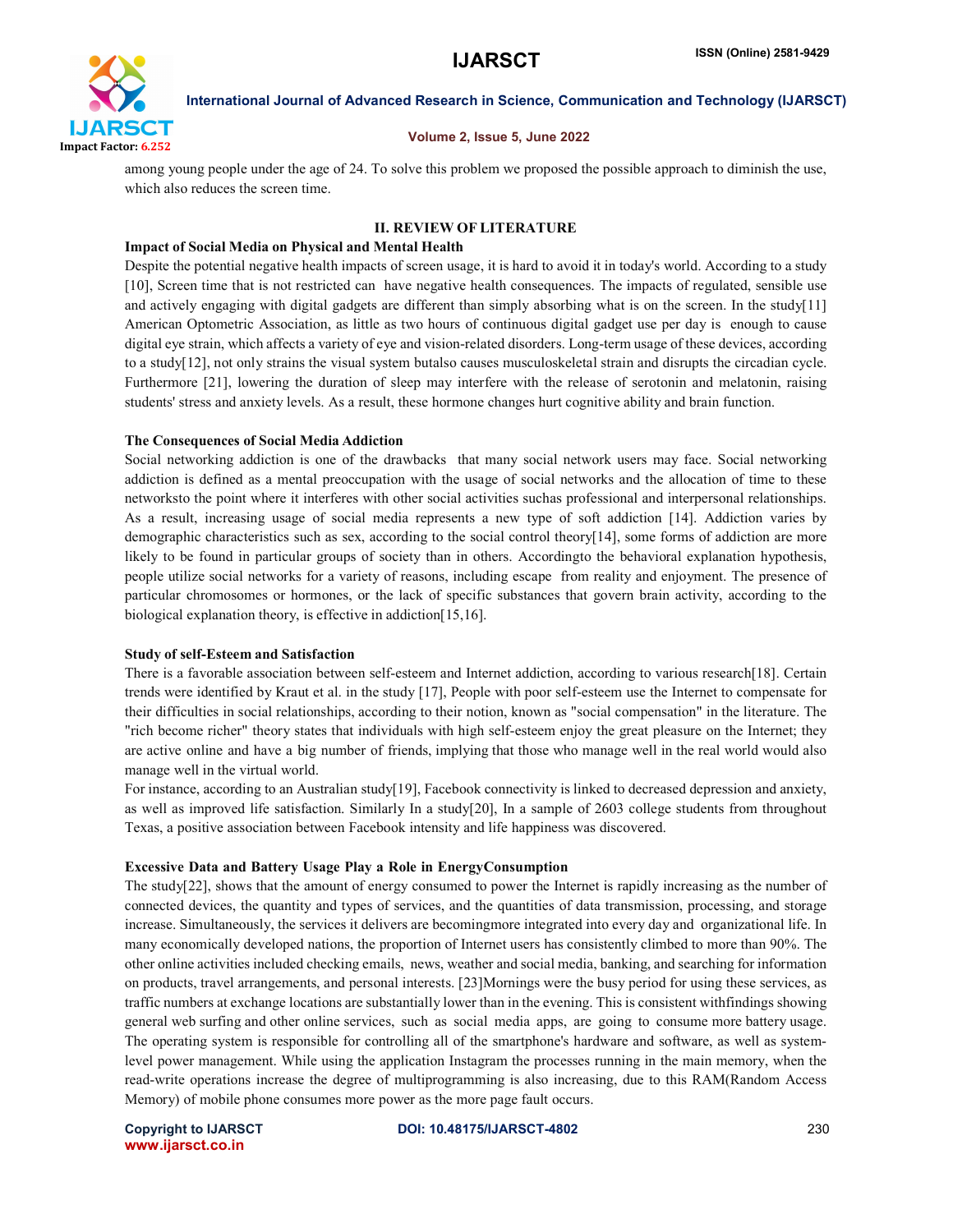

#### Volume 2, Issue 5, June 2022

#### III. RESEARCH METHOD

Now a day social media is one of the ways to communicate between people which is the best feature of Online Social Networks (OSN). Day by day as technology is upgrading OSNs are also upgrading. There are various features in OSN which are freely available but the bitter truth is nothing is free.OSN is free do not need to purchase but for that, we have to pay for our time i.e social media consumes time. while using OSNs people don't remember the time and they waste their important time on OSNs. The solution for this problem is timeremainder, Yes this is only the solution to remind the user how much time the user has to spend while using OSN. there will be a remainder which will be set at a particular time and when the time will be completed it will give an alert message like "You're using this OSN from 10 min". By using this method users will get to know how much amount of their important time they had spent on OSN. This will limit on-screen time, aswell as health risks associated with on-screen time, such as headaches and eye disorders.

#### IV. FINDING AND ANALYSIS

In findings, found that during the COVID-19 epidemic, there is a growing amount of study on the rising patterns in screen usage and its accompanying health impacts. In a study[24], A survey of 254 Canadian families with young children found that 74%, 61%, and 87% of mothers, fathers, and children increased their screen usage during COVID-19, respectively. The study[24] employed a quantitative approach. The researchers utilized Google Forms to collect data in the form of a questionnaire. And according to 101 respondents who completed the poll, women account for 79.2 percent of active social media users. According to the survey findings, the majority of respondents identified Instagram as the most often frequented social media network, followed by YouTube (30.9 %) and Twitter (23.5%). According to Hootsuite 2021 Q4 report, 5.29 Billion unique mobile users are there out of that 4.55 Billion active social media users are there Average amount of time spent by the age group 16 to 64 on various media and devices is 2 hours 27min. [1] The analysis for an overview of social media use, according to the Hootsuite report Jan 2022 is shown in fig 4.1.



Fig.4.1: Overview of Social Media Use Jan 2022

#### V. RESULTS

The methodologies and types of research used in the studies were heterogeneous. Excessive use of social media is a seriousproblem that has an impact on the physical and mental health of human beings, Experiences consequences like digital eye strain, and screen time affects sleep quantity and quality. By implementing the time limitation feature in this module we can remind the user that from how much time he is usingsocial sites/applications it makes an alert for the user to stop using for a while

#### VI. DISCUSSION

It is unavoidable to recognize the necessity to be socially linked with one another, which has also resulted in a significant rise in screen time during the COVID-19 induced lockdown. The literature says on-screen time reflects both the beneficial

www.ijarsct.co.in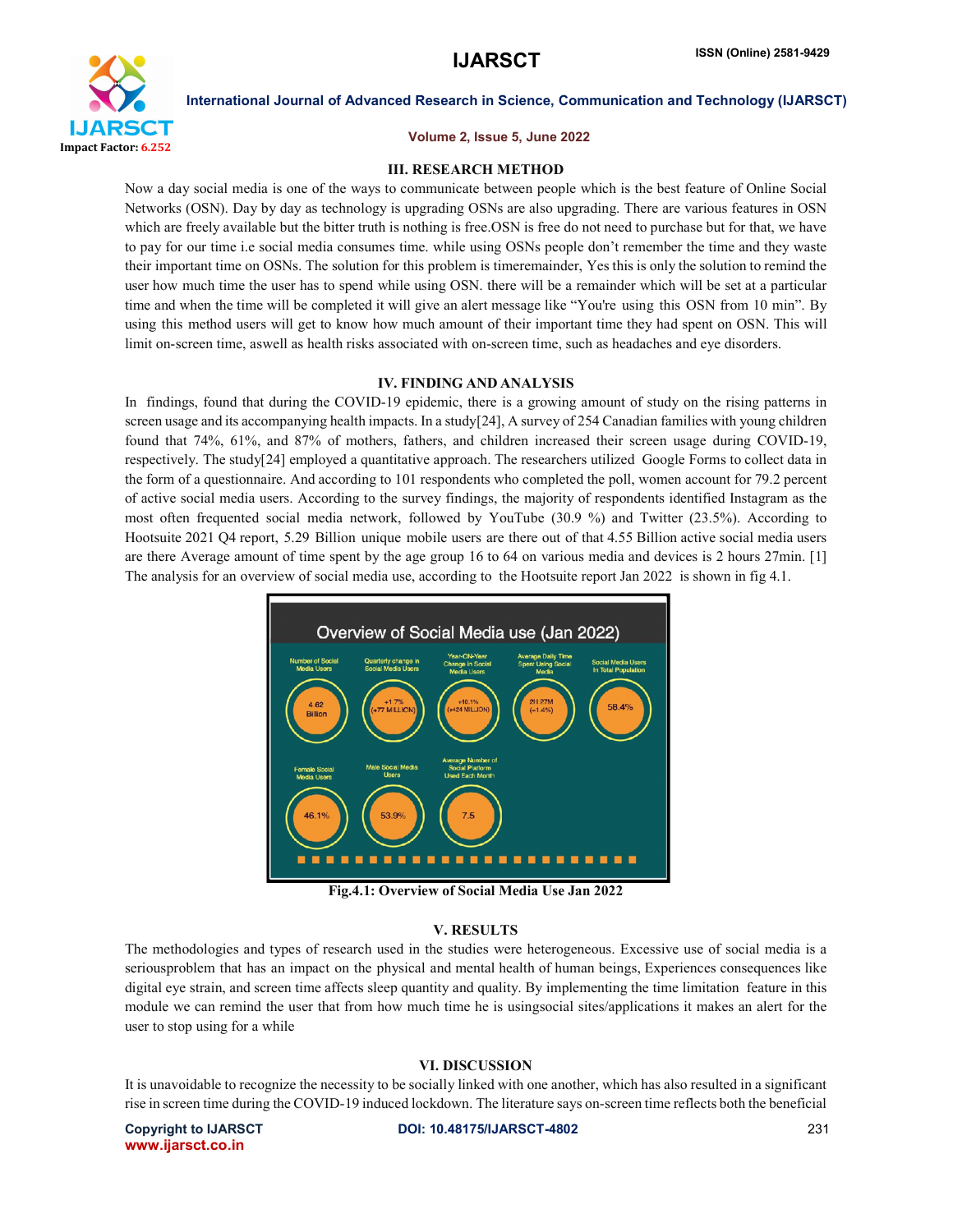

# Volume 2, Issue 5, June 2022

and negative effects of screen time on mental health. Attention is drawn to digital literacy and parental monitoring of children's digital behaviors. The increased usage of video games among young people is worrying. The potential way to create a counseling session for students and employees in the organization aims to raise awareness.

# VII. CONCLUSION

The high frequency of mobile phone usage at the start of the study was a risk factor for poor mental health outcomes. The probability of reporting mental health symptoms at follow-up was highest among individuals who perceived mobile phone accessibility to be stressful. Attitude-based public health preventive measures should include information and assistance to encourage young adults in setting a limit for theirown and others' accessibility.

The majority of data points to the harmful impacts of extendedscreen usage on health, especially mental health. Although digital technology allows people to engage socially, excessive usage of digital gadgets might be hazardous in the long run. Promoting good digital habits and beneficial usage of digital technology is unavoidable if the negative impacts of excessivescreen time are to be avoided. To reduce these negative impacts, individuals must be empowered to make scientifically informed decisions. Building and absorbing healthy digital habits is a possible health-promoting preventative approach in the face of global digitalization.

# VIII. LIMITATIONS

The most effective strategies for minimizing technology harm are not technical at all, but behavioral, such as self-imposed limitations on the use of digital platforms, as this paper, discuss the module of time limitation feature, and as a human tendency after closing the application peoples also attempting to re-access it.

# **REFERENCES**

- [1]. https://datareportal.com/global-digital-overview#:~:text=The re%20are%204.95%20billion%20internet,500%2C000%20ne w%20users%20each%20day. Internet use around the world (Digital 2022 global overview report).
- [2]. https://backlinko.com/social-media-users"Social Network Usage & Growth Statistics."
- [3]. Agata Błachnio a, Aneta Przepiorka a, Igor Pantic b, "Association between Facebook addiction, self-esteem and life satisfaction: A cross-sectional study."
- [4]. David S. Lee, Ph.D.,1 Tao Jiang, MA,2 Jennifer Crocker, Ph.D.,2 and Baldwin M. Way, Ph. "Social Media Use and Its Link to Physical Health Indicators."
- [5]. Cain N, Gradisar M. "Electronic media use and sleep in school-aged children and adolescents: a review. Sleep Medicine 2010."
- [6]. Thome's S, Ha¨renstam A, Hagberg M. "Mobile phone use and stress, sleep disturbances, and symptoms of depression among young adults-a prospective cohort study. BMC Public Health."
- [7]. Jenaro C, Flores N, Gomez-Vela, M, et al. Problematic internet and cell-phone use: psychological, behavioral, and health correlates. Addiction Research & Theory 2007;"
- [8]. Woods HC, Scott H. "Sleepyteens: social media use in adolescence is associated with poor sleep quality, anxiety, depression, and low self-esteem. Journal of Adolescence 2016."
- [9]. https://www.kantar.com/inspiration/coronavirus/covid-19-baro meter-consumer-attitudes-media-habits-andexpectations "COVID-19 Barometer: Consumer attitudes, media habits, and expectations."
- [10]. Bahkir, F., and Grandee, S. (2020). Impact of the COVID-19 Lockdown on Digital Device-Related Ocular Health. Indian J. Ophthalmol. 68 (11), 2378. doi:10.4103/ijo.IJO\_2306\_20
- [11]. Computer vision syndrome (CVS). American Optometric Association. [Online]. Available from: http://www.aoa.org/x5374.xml. [Last cited on 2020 Aug 24].
- [12]. Chang AM, Aeschbach D, Duffy JF, Czeisler CA. Evening use of light-emitting eReaders negatively affects sleep, circadian timing, and next-morning alertness.Proc NatlAcadSciUSA2015
- [13]. Zaremohzzabieh Z, Samah BA, Omar SZ, Bolong J, Kamarudin NA. Addictive Facebook use among university students. arXiv preprint arXiv:150801669. 2015
- [14]. Sadock BJ, Sadock VA. Kaplan and Sadock's synopsis of psychiatry: behavioral sciences/clinical psychiatry:

www.ijarsct.co.in